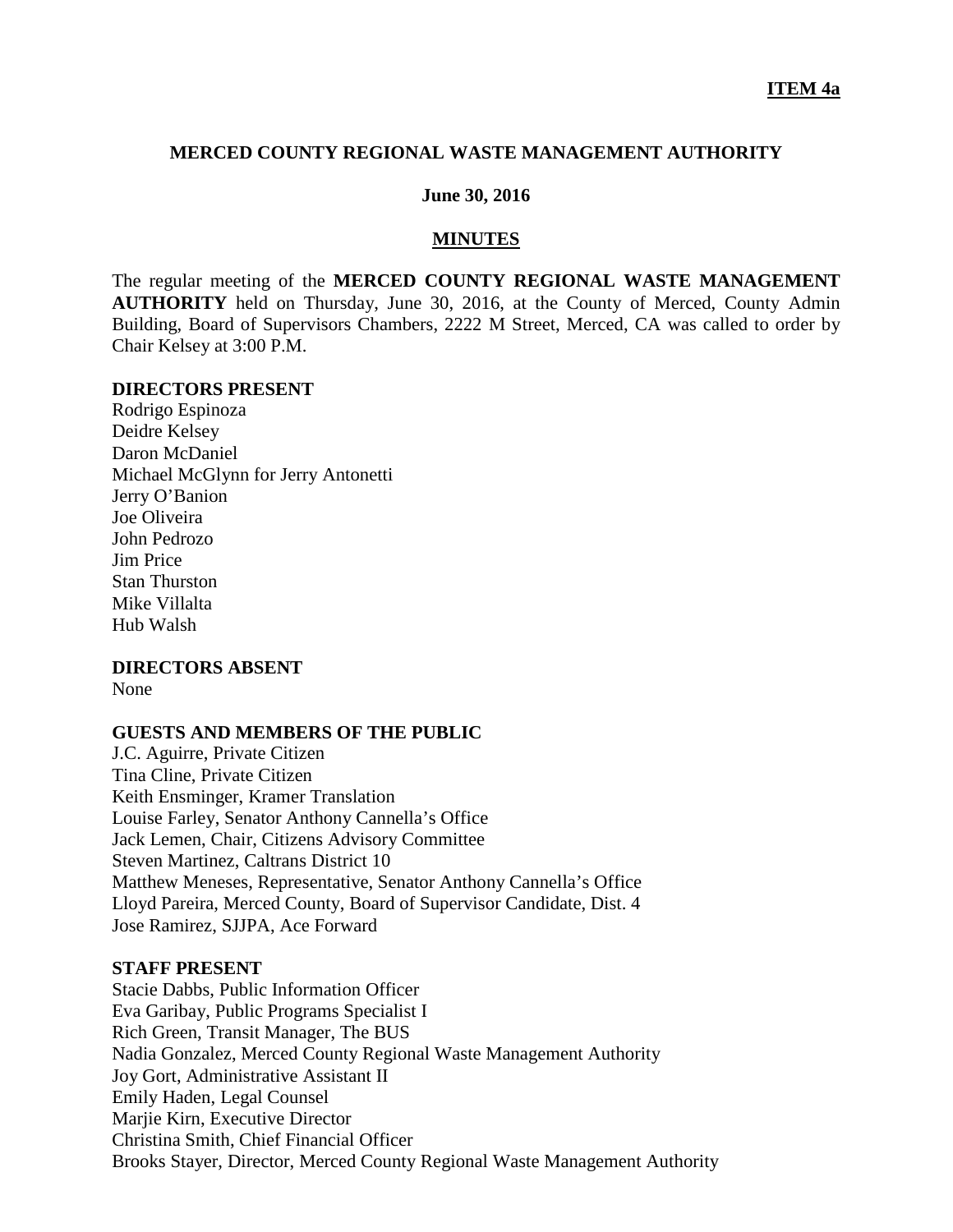## **5. Consent Agenda**

- a. Minutes of the May 19, 2016 Regional Waste Management Authority Board meeting
- b. Request for Out-of-State Travel
- c. Contract Amendment with Foothill Associates for Professional Services

Director Walsh moved to approve the Consent Agenda.

Seconded by Director Pedrozo.

**Ayes – Directors Pedrozo, Walsh, McDaniel, Kelsey, O'Banion, Price, McGlynn, Oliveira, Espinoza, Villalta, Thurston Noes – None MOTION CARRIED UNANIMOUSLY.**

## **6. Oral Report – Monthly Update**

Brooks Stayer gave the monthly update for Regional Waste.

## **7. Highway 59 Fiber Optic Improvements**

Director Pedrozo moved to authorize the Executive Director to enter into an agreement with Vast Networks/CVIN for the installation and monthly service of fiber optic internet at the Highway 59 Landfill. Installation costs will be funded through the Capital Projects Fund and monthly service charges will replace current service paid out of the operating fund.

Seconded by Director O'Banion. **MOTION CARRIED UNANIMOUSLY.**

# **THERE BEING NO FURTHER BUSINESS OF THE MERCED COUNTY REGIONAL WASTE MANAGEMENT AUTHORITY, THAT PORTION OF THE MEETING WAS ADJOURNED AT 3:13 P.M.**

 $\frac{1}{s}$  /

Joy Gort Administrative Assistant II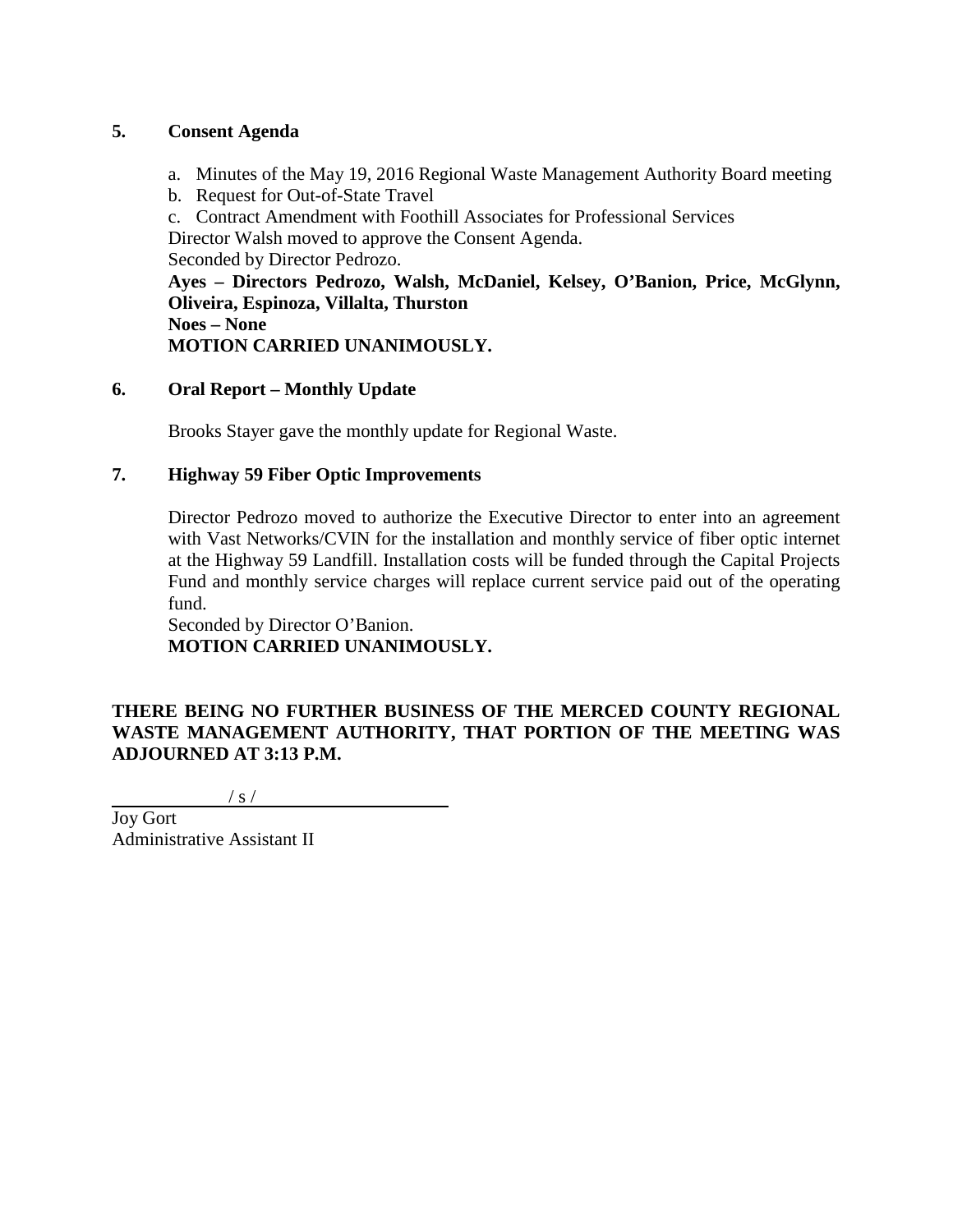### **TRANSIT JOINT POWERS AUTHORITY FOR MERCED COUNTY**

### **June 30, 2016**

### **MINUTES**

The regular meeting of the **TRANSIT JOINT POWERS AUTHORITY FOR MERCED COUNTY** held on Thursday, June 30, 2016, at the County of Merced, County Admin Building, Board of Supervisors Chambers, 2222 M Street, Merced, CA was called to order by Chair Kelsey at 3:13 P.M.

### **DIRECTORS PRESENT**

Rodrigo Espinoza Deidre Kelsey Daron McDaniel Michael McGlynn for Jerry Antonetti Jerry O'Banion Joe Oliveira John Pedrozo Jim Price Stan Thurston Mike Villalta Hub Walsh (left at 3:36pm)

### **DIRECTORS ABSENT**

None

### **GUESTS AND MEMBERS OF THE PUBLIC**

J.C. Aguirre, Private Citizen Tina Cline, Private Citizen Keith Ensminger, Kramer Translation Louise Farley, Senator Anthony Cannella's Office Jack Lemen, Chair, Citizens Advisory Committee Steven Martinez, Caltrans District 10 Matthew Meneses, Representative, Senator Anthony Cannella's Office Lloyd Pareira, Merced County, Board of Supervisor Candidate, Dist. 4 Jose Ramirez, SJJPA, Ace Forward

### **STAFF PRESENT**

Stacie Dabbs, Public Information Officer Eva Garibay, Public Programs Specialist I Rich Green, Transit Manager, The BUS Nadia Gonzalez, Merced County Regional Waste Management Authority Joy Gort, Administrative Assistant II Emily Haden, Legal Counsel Marjie Kirn, Executive Director Christina Smith, Chief Financial Officer Brooks Stayer, Director, Merced County Regional Waste Management Authority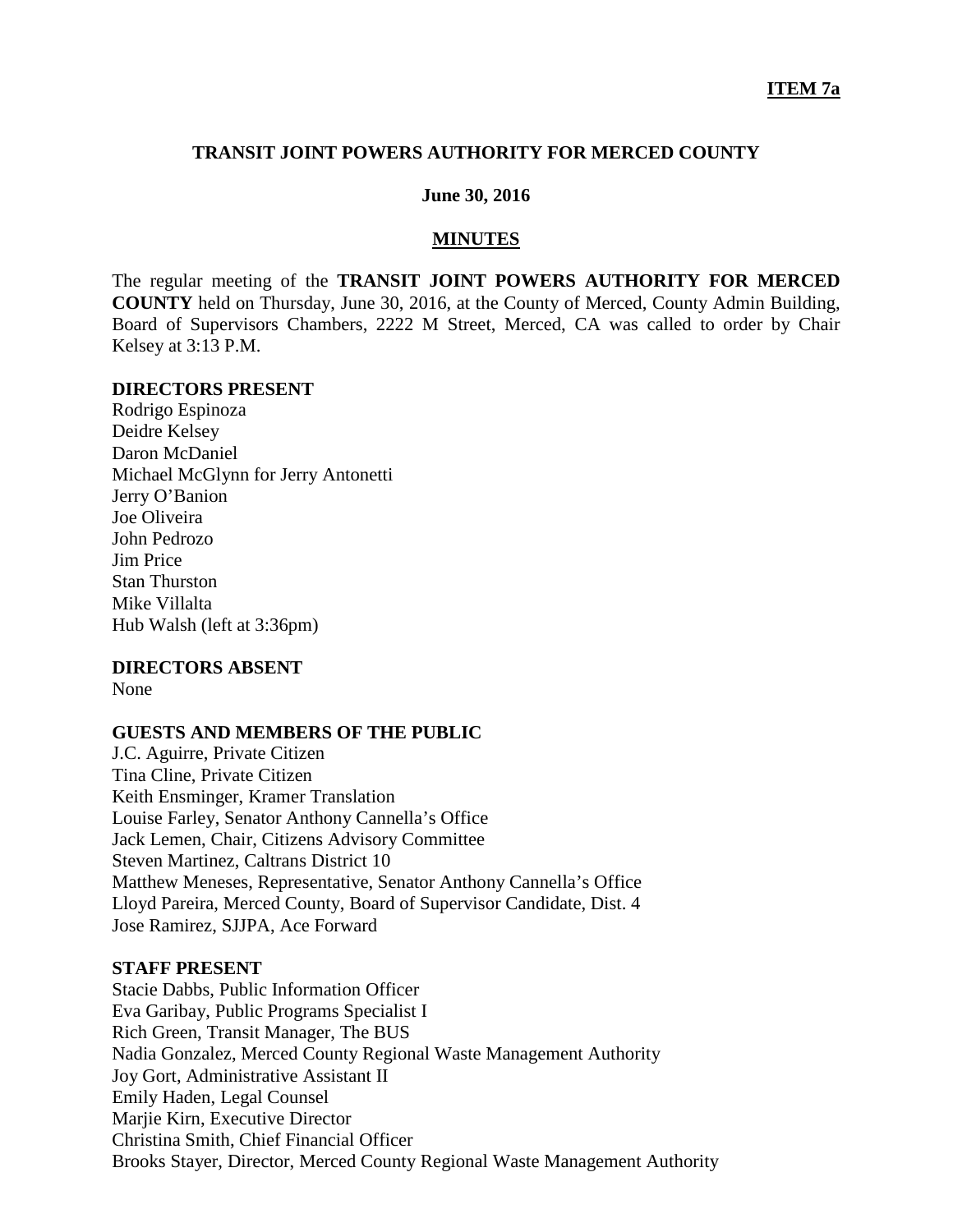## **3. Oral Communications**

Tina Cline of Atwater stated that she supports the fare reduction in the day pass price.

J.C. Aguirre of Atwater stated that he did not support the reduction of bus service in the evening hours.

## **8. Consent Agenda**

- a. Minutes of the May 19, 2016 Transit Joint Powers Authority for Merced County meeting
- b. Contract for Marketing Services
- c. Award of Bid for Construction of Bus Stops in the City of Atwater, City of Livingston and Merced County

Director Thurston moved to approve the Consent Agenda.

Seconded by Director Oliveira.

**Ayes – Directors Pedrozo, Walsh, McDaniel, Kelsey, O'Banion, Price, McGlynn, Oliveira, Espinoza, Villalta, Thurston Noes – None MOTION CARRIED UNANIMOUSLY.**

At this time the MCAG Governing Board agreed to hear item 14 out of order. Please see MCAG Governing Board minutes.

# **9. Oral Report – Transit Monthly Update**

Rich Green gave the Transit monthly update.

## **10. Transit Route, Schedule, Service and Fare Revisions**

Rich Green gave a detailed report on the Transit Route, Schedule, Service and Fare Revisions.

Director O'Banion moved to approve:

- a. The proposed route and schedule revisions to be effective August 1, 2016;
- b. The reduction in weekday evening service hours from approximately 11pm to approximately 8pm;
- c. The elimination of the two Los Banos Fixed routes to be replaced with a General Dial-A-Ride service for the Cities of Los Banos, Dos Palos and Gustine only; with the fare and reservations stipulations as listed; and
- d. Reduce the fares of the All Day passes to \$3.00 local and \$6.00 intercity and add half-price All Day passes for the disabled, seniors and veterans.

Seconded by Director McDaniel.

**MOTION CARRIED UNANIMOUSLY.**

# **THERE BEING NO FURTHER BUSINESS OF THE TRANSIT JOINT POWERS AUTHORITY FOR MERCED COUNTY, THAT PORTION OF THE MEETING WAS ADJOURNED AT 3:58 P.M.**

### / s /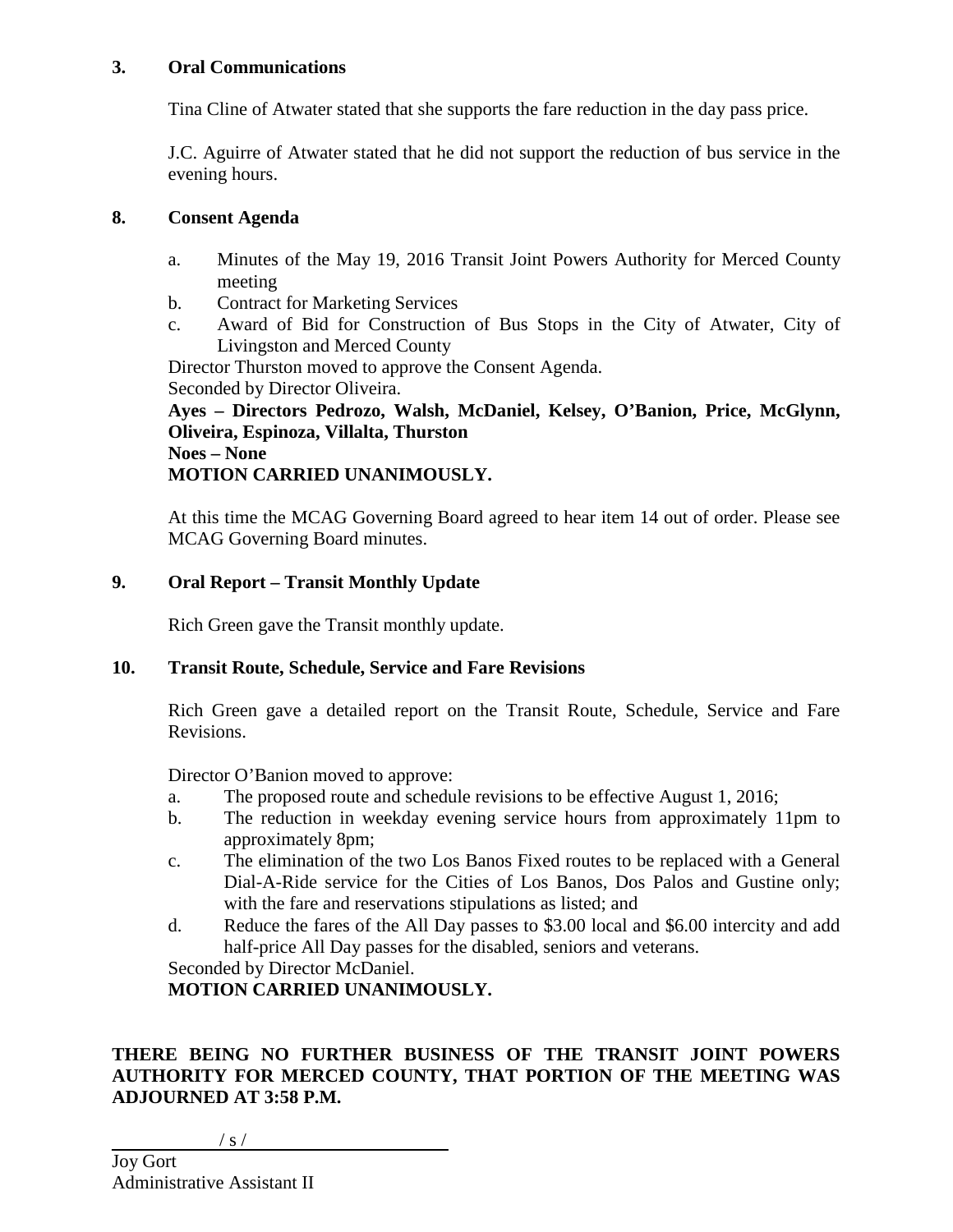### **MCAG GOVERNING BOARD**

### **June 30, 2016**

#### **MINUTES**

The regular meeting of the **MERCED COUNTY ASSOCIATION OF GOVERNMENTS GOVERNING BOARD** held on Thursday, June 30, 2016, at the County of Merced, County Admin Building, Board of Supervisors Chambers, 2222 M Street, Merced, CA was called to order by Chair Kelsey at 3:58 P.M.

#### **DIRECTORS PRESENT**

Rodrigo Espinoza Deidre Kelsey Daron McDaniel Michael McGlynn for Jerry Antonetti Jerry O'Banion Joe Oliveira John Pedrozo Jim Price Stan Thurston Mike Villalta Hub Walsh (left 3:36)

**DIRECTORS ABSENT**

None

### **GUESTS AND MEMBERS OF THE PUBLIC**

J.C. Aguirre, Private Citizen Tina Cline, Private Citizen Keith Ensminger, Kramer Translation Louise Farley, Senator Anthony Cannella's Office Jack Lemen, Chair, Citizens Advisory Committee Steven Martinez, Caltrans District 10 Matthew Meneses, Representative, Senator Anthony Cannella's Office Lloyd Pareira, Merced County, Board of Supervisor Candidate, Dist. 4 Jose Ramirez, SJJPA, Ace Forward

### **STAFF PRESENT**

Stacie Dabbs, Public Information Officer Eva Garibay, Public Programs Specialist I Rich Green, Transit Manager, The BUS Nadia Gonzalez, Merced County Regional Waste Management Authority Joy Gort, Administrative Assistant II Emily Haden, Legal Counsel Marjie Kirn, Executive Director Christina Smith, Chief Financial Officer Brooks Stayer, Director, Merced County Regional Waste Management Authority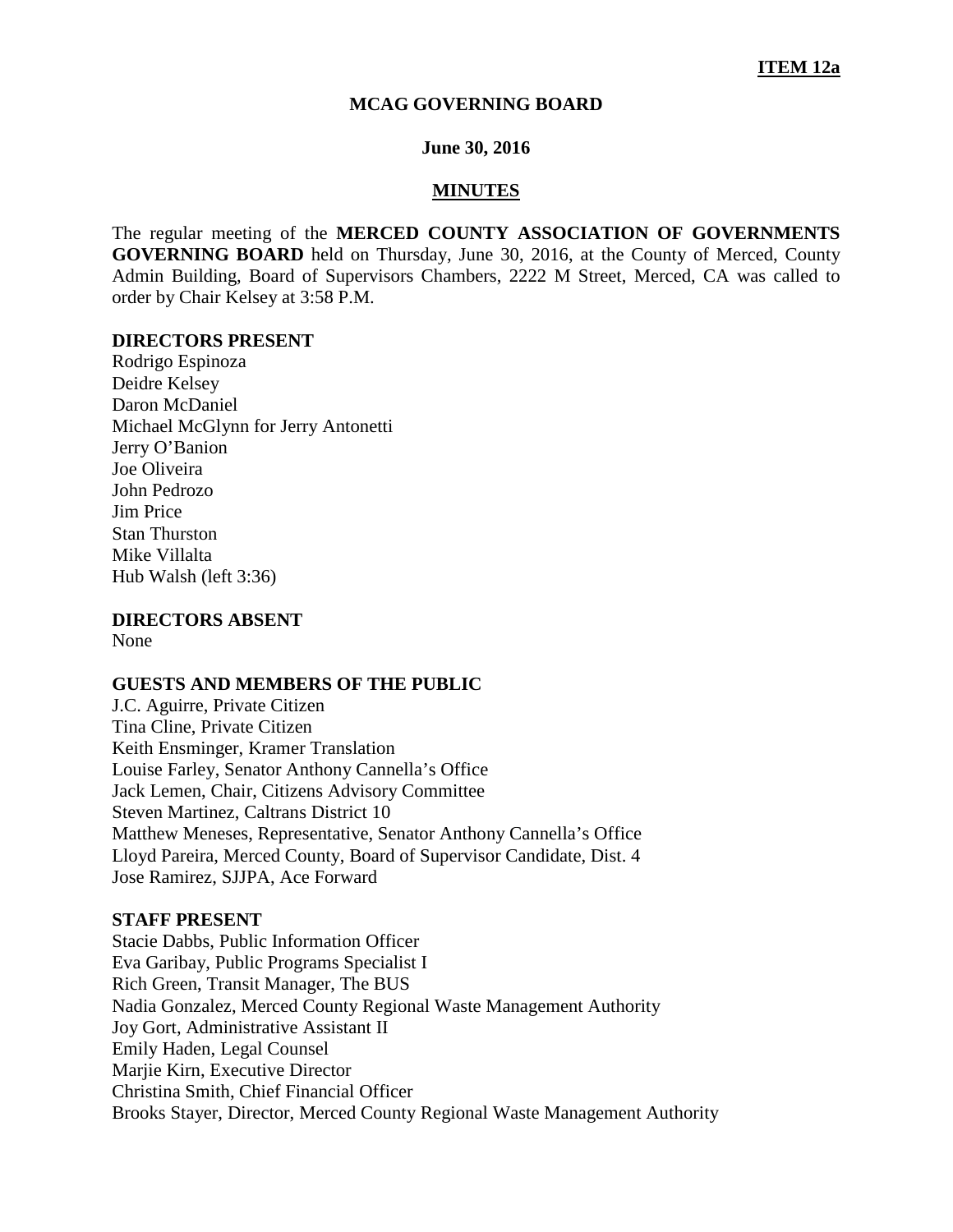## **4. Oral Report – Citizens Advisory Committee**

Jack Lemen gave the Citizens Advisory Committee report.

### **11. Caltrans Report**

Steven Martinez gave the Caltrans report and distributed the Mile Marker.

## **12. Consent Agenda**

- a. Minutes of the May 19, 2016 MCAG Governing Board meeting
- b. Regional Surface Transportation Program Exchange Funds FY 2015/16
- c. Air District Citizens Advisory Committee Reappointment
- d. Commute Connection Contract Renewal Fiscal Years 2016/2017 and 2017/2018
- e. Contract for Consultant Services to prepare Short Range Transit Plan

Director Pedrozo moved to approve the Consent Agenda. Seconded by Director Oliveira.

**Ayes – Directors Pedrozo, McDaniel, Kelsey, O'Banion, Price, McGlynn, Oliveira, Espinoza, Villalta, Thurston**

**Noes – None MOTION CARRIED UNANIMOUSLY.**

## **13. Information/Discussion Only**

- a. Minutes of the May 11, 2016 Technical Review Board meeting
- b. Congestion Mitigation Air Quality Policies and Procedures Update
- c. 2016 One Voice Program Debrief
- d. Earmark Repurposing
- e. MCAG Newsletter May 2016
- f. MCAG Newsletter June 2016

So noted.

## **14. Transportation Expenditure Plan Adoption and Placement on November 8, 2016 Election Ballot**

Marjie Kirn gave an update on the current status of the Transportation Expenditure Plan Adoption and Placement on the November 8, 2016 Election Ballot.

Director Villalta stated that the City of Livingston and the City of Los Banos did not pass the Transportation Expenditure Plan Adoption and Placement on November 8, 2016 Election Ballot and wanted it noted for the record.

Diana Westmoreland-Pedrozo addressed the Board and asked them to pass this item and stated the importance and the urgency.

Director Pedrozo moved to adopt Resolution No. 2016/06-30-02. Seconded by Director Price. **Ayes – Directors Pedrozo, Walsh, McDaniel, Kelsey, O'Banion, Price, McGlynn, Oliveira, Thurston Noes – Espinoza, Villalta MOTION CARRIED.**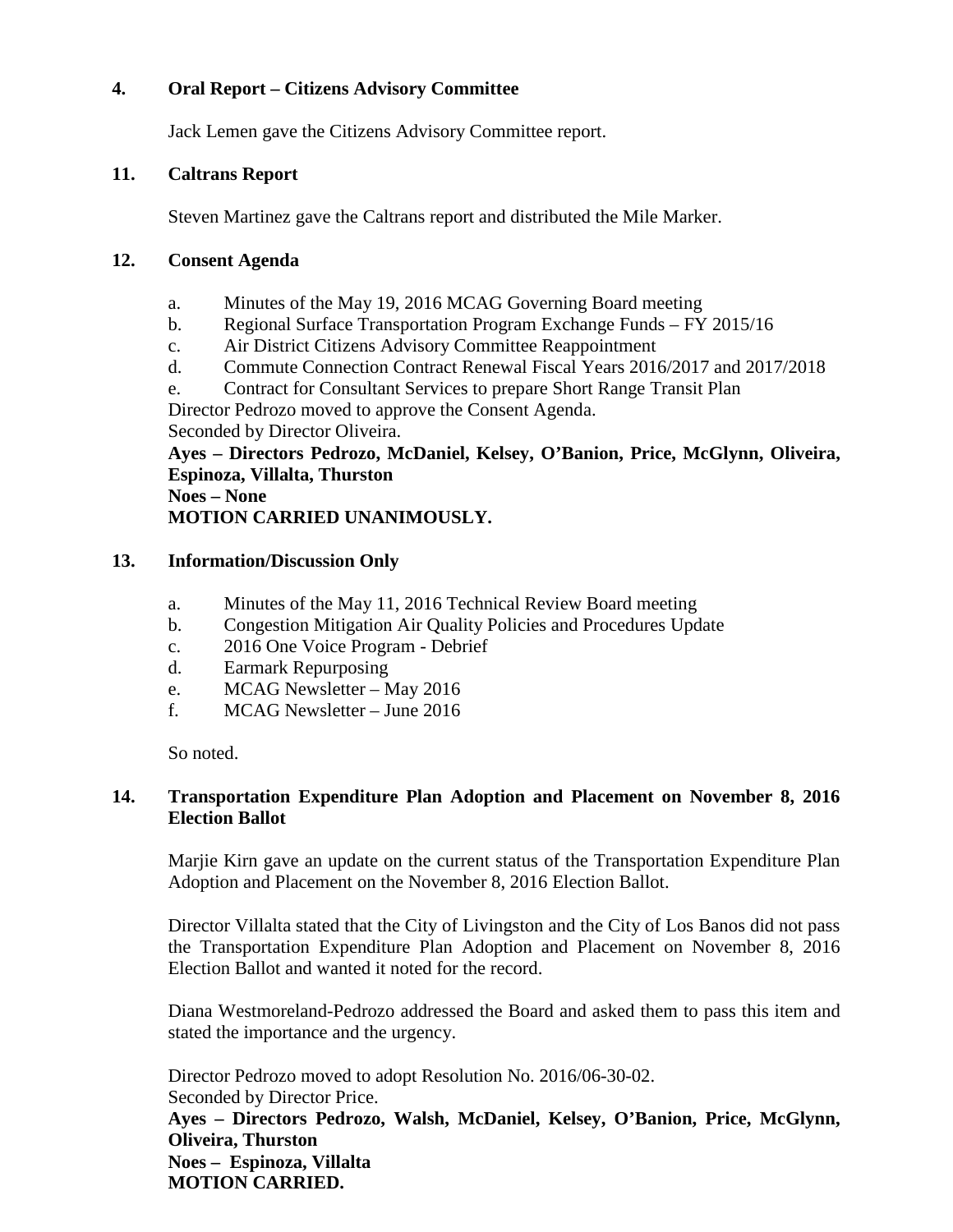## **15. Executive Director's Report**

Marjie Kirn thanked the MCAG Governing Board Directors for the opportunity to move forward with the Transportation Expenditure Plan and wished everyone a Happy  $4<sup>th</sup>$  of July.

## **16. Directors' Report**

The MCAG Governing Board Directors wished everyone to have a Happy  $4<sup>th</sup>$  of July celebration.

Directors Oliveira, Price and Espinoza invited everyone to attend the fireworks celebration happening in the Cities of Gustine, Atwater and Livingston.

## **17. Election of Chair and Vice Chair for Fiscal Year 2016/2017**

Director Thurston nominated Director Espinoza as Chair for Fiscal Year 2016/2017. Seconded by Director Villalta.

After a lengthy discussion, Director Thurston and Director Villalta withdrew their previously noted nominations.

Director Pedrozo moved to allow the Chair and Vice Chair to remain the same for an additional six months.

Seconded by Director McGlynn. **Ayes – Directors Pedrozo, McDaniel, Kelsey, O'Banion, Price, McGlynn, Oliveira, Espinoza, Villalta, Thurston Noes – None**

**MOTION CARRIED UNANIMOUSLY.**

- **18. CLOSED SESSION – CONFERENCE WITH REAL PROPERTY NEGOTIATIORS (Cal. Gov. Code Section 54956.8) Property: 6660 N. State Highway 59, Merced Agency Negotiator: Jerry Lawrie Negotiating Parties: Merced County Regional Waste Management Authority and David and Shirley Regert Under Negotiation: Acquisition of Access Easement**
- **19. CLOSED SESSION – CONFERENCE WITH LEGAL COUNSEL - EXISTING LITIGATION (Cal. Gov. Code Section 54956.9(a)) Name of Case: Terri Lyman v. Merced County Association of Governments (Case N0. 16CV-01369)**